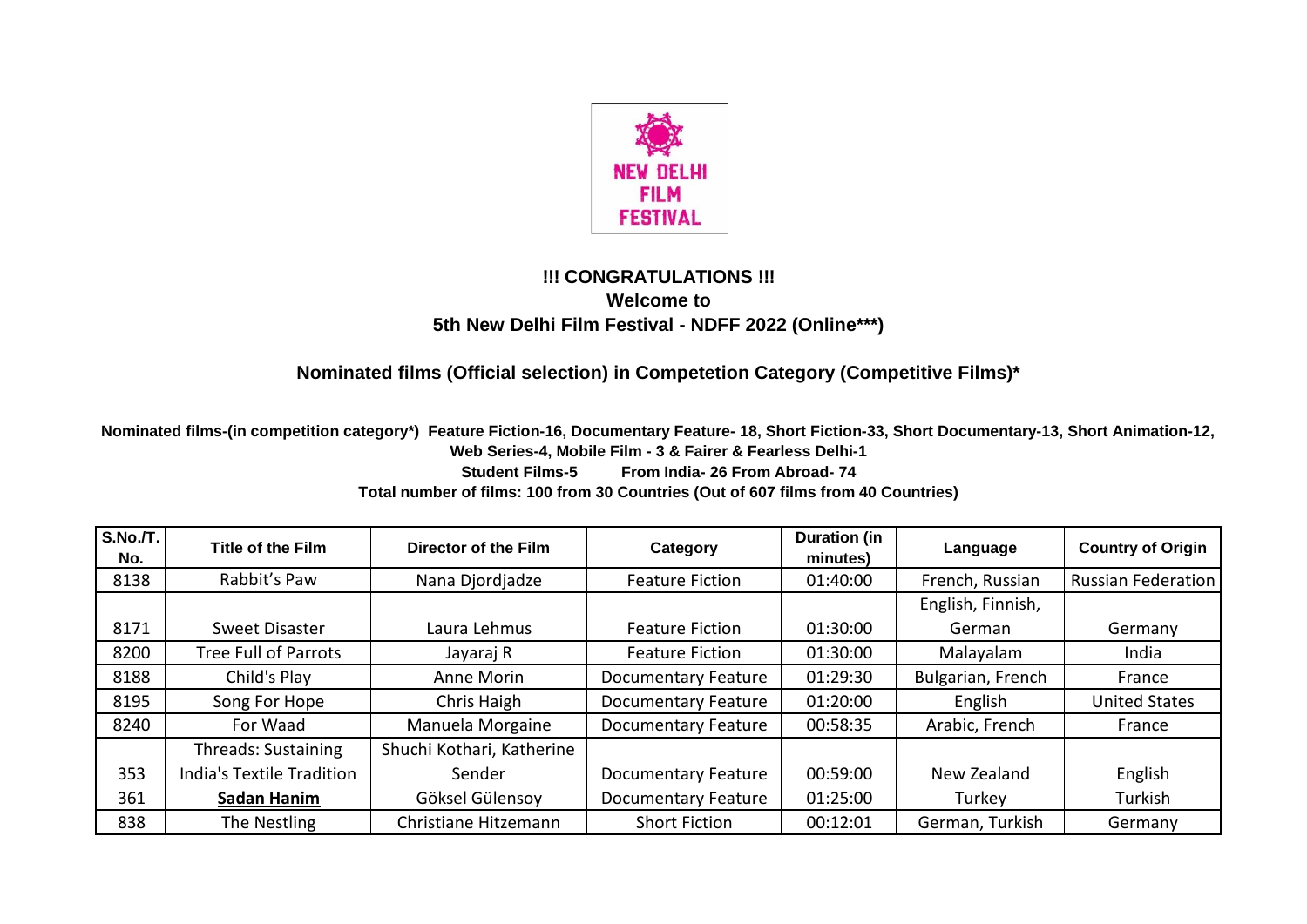| 844  | Tell Me Who I Am               | Luca Caserta             | <b>Short Fiction</b>        | 00:17:14 | Italian        | Italy            |
|------|--------------------------------|--------------------------|-----------------------------|----------|----------------|------------------|
| 851  | Undo                           | Stanislav Hristov        | <b>Short Fiction</b>        | 00:14:48 | English        | <b>Bulgaria</b>  |
| 856  | The War Within                 | Javid Farahani           | <b>Short Fiction</b>        | 00:14:59 | Persian        | Iran             |
| 866  | The Completion                 | Andreas Arnstedt         | <b>Short Fiction</b>        | 00:34:15 | German         | Germany          |
| 881  | Trust Frank - 33 min           | Penny Moore              | <b>Short Fiction</b>        | 00:32:50 | English        | Australia        |
| 882  | Idola                          | <b>Tomo Sugiura</b>      | <b>Short Fiction</b>        | 00:29:59 | Japanese       | Japan            |
| 884  | Urawa Rhapsody                 | Masao Konno              | <b>Short Fiction</b>        | 00:18:30 | Japanese       | Japan            |
|      |                                |                          |                             |          |                | Macedonia (The   |
| 8101 | Ashes                          | George Lazov             | Short Fiction/St            | 00:18:13 | Macedonian     | former Yugoslav) |
| 8103 | Safar (Journey)                | Nikhil Prakash           | <b>Short Fiction</b>        | 00:32:00 | Hindi          | India            |
| 8148 | Walk with Kings                | <b>Guillaume Senez</b>   | <b>Short Fiction</b>        | 00:14:17 | French         | Belgium          |
| 883  | Wild Cherry                    | Yoshi Kuremura           | <b>Short Fiction</b>        | 00:14:56 | Japanese       | Japan            |
|      | <b>Wolves Aren't Meant For</b> |                          |                             |          |                |                  |
| 887  | The Circus                     | Rafael Martínez Sánchez  | <b>Short Fiction</b>        | 00:18:49 | Spanish        | Mexico           |
| 896  | Clickbait                      | Nikhil Kapoor            | <b>Short Fiction</b>        | 00:21:36 | English        | India            |
| 8219 | Lover Boy                      |                          | Short Fiction/St            | 00:07:19 | English        | Australia        |
|      |                                |                          |                             |          |                |                  |
| 8224 | Lights                         | Prakash Gandhi Natarajan | <b>Mobile Short Fiction</b> | 00:12:28 | English        | India            |
| 8232 | <b>Bat Ball</b>                | vansh walia              | <b>Short Fiction/St</b>     | 00:34:52 | Hindi          | India            |
| 8233 | <b>Bheeti</b>                  | Vidhan Sharma            | <b>Mobile Short Fiction</b> | 00:14:47 | English, Hindi | India            |
| 8241 | Shades Of (Baby) Pink          | Neelima Gudavalli        | <b>Short Fiction</b>        | 00:32:54 | Telugu         | India            |
|      | <b>Command And I Shall</b>     |                          |                             |          |                |                  |
| 8245 | Obey                           | Neeru Khera              | <b>Short Fiction</b>        | 00:15:48 | Hindi          | India            |
| 8270 | Onset                          | Vivek Vijayakumaran      | <b>Short Fiction</b>        | 00:14:41 | English        | India            |
| 8288 | The Cardamom                   | Shikha Mahajan           | <b>Short Fiction</b>        | 00:19:47 | Hindi          | India            |
|      |                                |                          |                             |          |                |                  |
| 8198 | Rois Mages (Three Kings)       | Charlie Petersmann       | <b>Short Fiction</b>        | 00:21:45 | English        | Switzerland      |
|      | Jars Filled with Everything    |                          |                             |          |                |                  |
| 8199 | INC.                           | Catalina Simion-Calin    | <b>Short Fiction</b>        | 00:22:06 | Romanian       | Romania          |
| 859  | Call For a Poetic City         | Elisabeth Felson         | <b>Documentary Feature</b>  | 01:00:00 | English        | United Kingdom   |
| 865  | Winners of Life                | Lola Jia Liu             | <b>Documentary Feature</b>  | 01:34:15 | Chinese        | Germany          |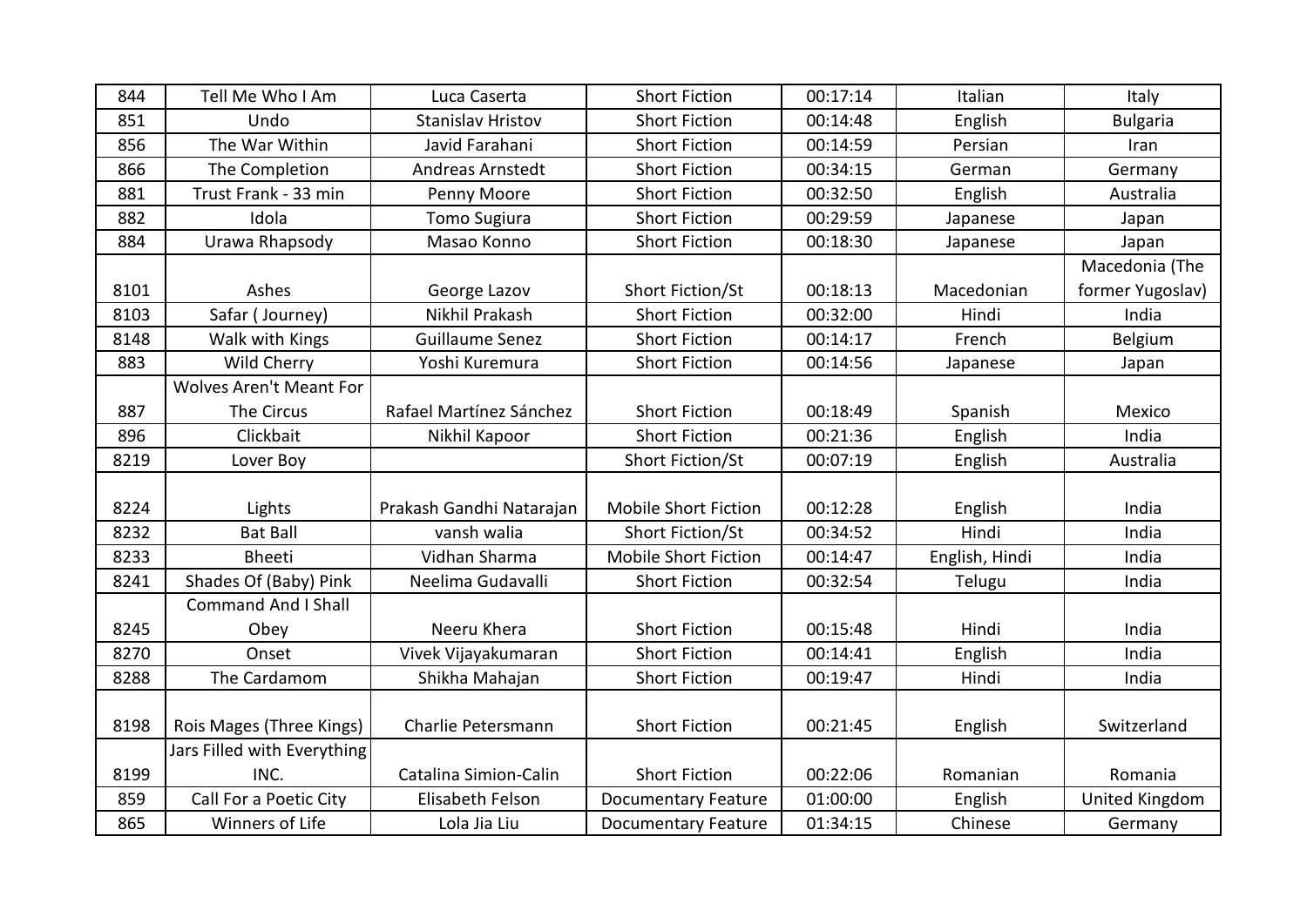|       | The Forgotten [ Long        |                          |                              |          |                         |                      |
|-------|-----------------------------|--------------------------|------------------------------|----------|-------------------------|----------------------|
| 869   | Version 1                   | <b>Tareg Baddar</b>      | <b>Documentary Feature</b>   | 00:55:04 | Arabic, Bengali         | Jordan               |
|       | The truth about La Dolce    |                          |                              |          |                         |                      |
| 872   | Vita                        | Giuseppe Pedersoli       | <b>Documentary Feature</b>   | 01:24:00 | Italian                 | <b>Italy</b>         |
| 8248  | <b>Finding Courage</b>      | Kay Rubacek              | <b>Documentary Feature</b>   | 01:20:47 | Chinese, English        | <b>United States</b> |
|       |                             | Maria Holmberg, Jan-Olof |                              |          |                         |                      |
| 08154 | The Right to Die            | Svarvar                  | <b>Documentary Feature</b>   | 01:30:00 | English                 | Finland              |
| 8155  | <b>Sweeping Yerevan</b>     | Nairi Hakhverdi          | <b>Documentary Feature</b>   | 00:53:16 | Armenian                | Armenia              |
| 8165  | Father                      | Deng Wei                 | <b>Documentary Feature</b>   | 01:37:15 | Chinese, English        | China                |
|       |                             |                          |                              |          | Bengali, English,       |                      |
|       |                             |                          |                              |          | German, Mandarin        |                      |
| 8204  | #KidsOnTech                 | Paul Zehrer              | <b>Documentary Feature</b>   | 00:52:00 | Chinese                 | <b>United States</b> |
|       |                             |                          |                              |          |                         |                      |
| 8206  | Akwaaba the Awakening       | Sybil D. Jatta           | <b>Documentary Feature</b>   | 01:30:00 | English                 | <b>United States</b> |
|       | The wheel of Khadi the      |                          |                              |          |                         |                      |
| 8226  | warp and weft of India      | Gaia Ceriana             | <b>Documentary Feature</b>   | 01:10:00 | English, Hindi, Italian | Italy                |
|       | The Seeds of Vandana        | Camilla Becket, James    |                              |          |                         |                      |
| 8123  | Shiva                       | <b>Becket</b>            | <b>Documentary Feature</b>   | 01:21:41 | English                 | Australia            |
|       |                             | <b>Matthew Thomas</b>    |                              |          |                         |                      |
| 843   | <b>Growing Up Guide Pup</b> | Chapman                  | <b>Web Series</b>            | 00:10:00 | English                 | <b>United States</b> |
| 863   | <b>Bamboo Ballads</b>       | Sajeed Naduthody         | <b>Documentary Short</b>     | 00:29:49 | Malayalam               | India                |
|       | Miserere, the blessing of   |                          |                              |          |                         |                      |
| 868   | the mountain                | Michel Pavlou            | <b>Documentary Short</b>     | 00:10:27 |                         | Norway               |
| 873   | Eden                        | Jeroen Broeckx           | <b>Documentary Short</b>     | 00:40:42 | Dutch                   | Belgium              |
| 879   | A Burst of Song             | Lia Beltrami             | <b>Documentary Short</b>     | 00:30:00 | Bengali, English        | Italy                |
| 8117  | The Land of Griffons        | Riccardo Soriano         | Documentary Short/St         | 0:10:00  | Italian                 | United Kingdom       |
|       | Kalliope's From Fear to     | Kalliope Barlis          | <b>FAIRER &amp; FEARLESS</b> | 0:21:47  | English                 | <b>United States</b> |
|       | Freedom                     |                          | DELHI/Documentary            |          |                         |                      |
| 8143  |                             |                          | Short                        |          |                         |                      |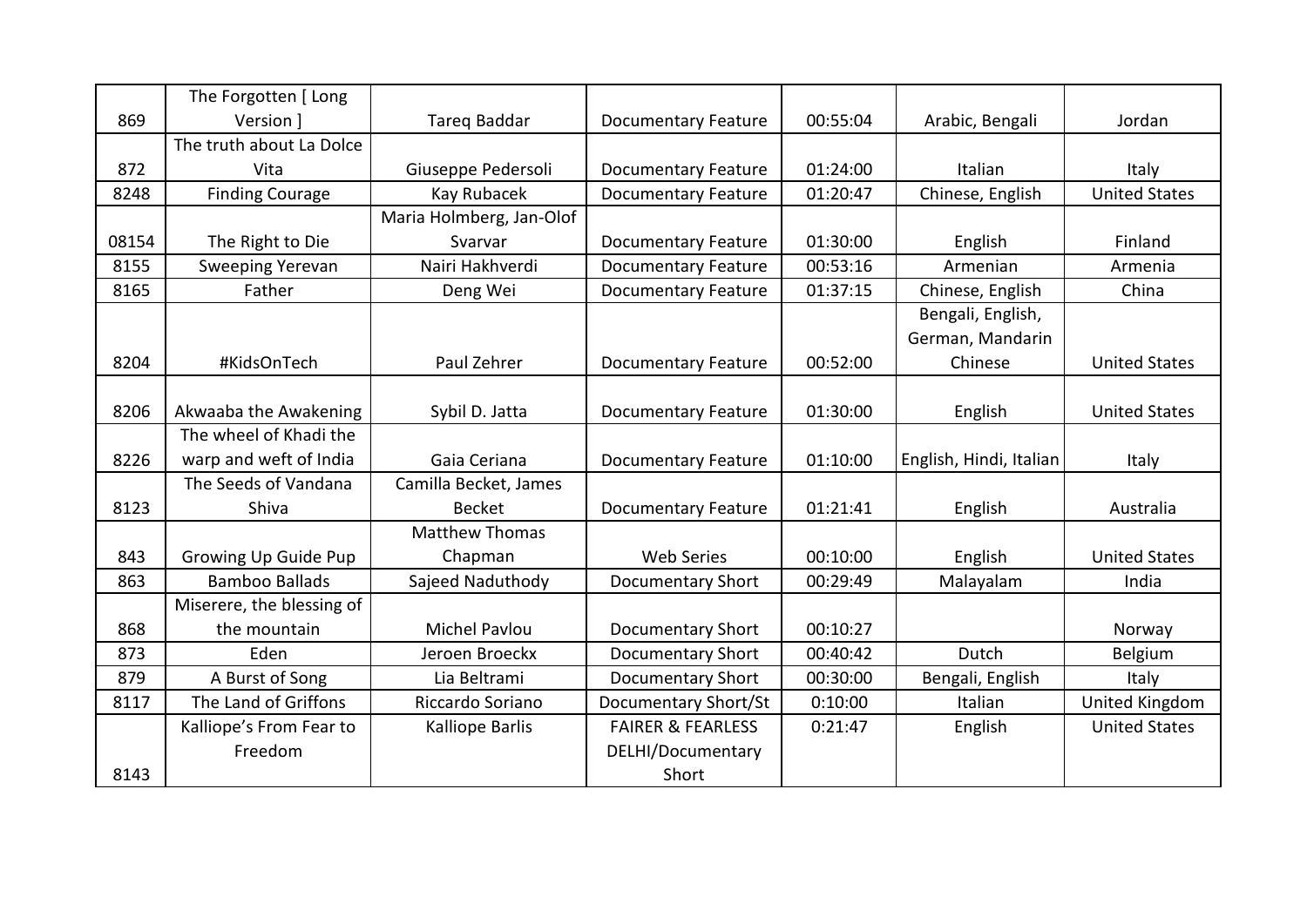|      | The Third Harmony:               | Michael N. Nagler, Ph.D   | <b>Documentary Short</b> | 00:44:08 | English          | <b>United States</b> |
|------|----------------------------------|---------------------------|--------------------------|----------|------------------|----------------------|
|      | Nonviolence and the New          |                           |                          |          |                  |                      |
|      | Story of Human Nature            |                           |                          |          |                  |                      |
| 8149 |                                  |                           |                          |          |                  |                      |
| 8156 | The Tall Bike Joust              | Sam Frazier, Jr.          | <b>Web Series</b>        | 00:17:00 | English          | <b>United States</b> |
|      | <b>Tattooed Trucks Of Nepal-</b> | Ron G Ranson              | <b>Documentary Short</b> | 0:39:54  | English          | <b>United States</b> |
| 8205 | <b>Horn Please</b>               |                           |                          |          |                  |                      |
|      | Neighbird: A                     | Manon Verchot, Sanshey    | <b>Documentary Short</b> | 0:21:41  | English          | India                |
|      | Documentary on Urban             | <b>Biswas</b>             |                          |          |                  |                      |
| 8264 | Wildlife                         |                           |                          |          |                  |                      |
| 8283 | Kumbh - The Divine Dip           | Vishal Sethi              | <b>Documentary Short</b> | 0:45:00  | Hindi            | India                |
| 8284 | Recycling of Parali (CSIR-       | Vishal Sethi              | <b>Documentary Short</b> | 0:06:11  | English          | India                |
|      | AMPRI)                           |                           |                          |          |                  |                      |
| 8104 | Mah's Journey                    | Don Hoe                   | <b>Feature Fiction</b>   | 01:13:53 | English          | Malaysia             |
|      |                                  | Bakyt Mukul, Dastan       |                          |          |                  |                      |
| 8105 | The Road to Eden                 | Zhapar Uulu               | <b>Feature Fiction</b>   | 02:00:00 | Kirghiz          | Kyrgyzstan           |
| 8225 | <b>Dandelion Season</b>          | Maryam Pirband            | <b>Feature Fiction</b>   | 01:54:00 | English, Persian | <b>United States</b> |
| 8252 | The Man with Hare Ears           | <b>Martin Sulik</b>       | <b>Feature Fiction</b>   | 01:44:00 | Slovak           | Czech Republic       |
|      |                                  |                           |                          |          |                  |                      |
|      |                                  | Mariana Cengel Solcanska, |                          |          |                  |                      |
| 8253 | Scumbag                          | <b>Rudolf Biermann</b>    | <b>Feature Fiction</b>   | 01:38:00 | Slovak           | Slovakia             |
| 8131 | Olympic Dream                    | Don Hoe                   | <b>Feature Fiction</b>   | 01:37:41 | Chinese, Malay   | Malaysia             |
| 8144 | Jaggi                            | Anmol Sidhu               | <b>Feature Fiction</b>   | 02:04:39 | Panjabi          | India                |
| 8251 | PALYAD (The Other Side)          | Shailesh Bhimrao Dupare   | <b>Feature Fiction</b>   | 02:07:30 | Marathi          | India                |
| 8263 | 4 Sum                            | Neeraj Gwal               | <b>Feature Fiction</b>   | 01:36:54 | Hindi            | India                |
| 8257 | Before You Die                   | Suvendu Raj Ghosh         | <b>Feature Fiction</b>   | 01:38:14 | Hindi            | India                |
|      | 8 Don 75 Fakta                   |                           |                          |          |                  |                      |
| 8271 | Ichchashakti Havi                | Sushrut Bhagwat           | <b>Feature Fiction</b>   | 02:18:00 | Marathi          | India                |
| 867  | Nora                             | Peter Böving              | <b>Animation Short</b>   | 00:04:55 | German           | Germany              |
| 880  | <b>Trophy Hunter</b>             | Sean Burns                | <b>Animation Short</b>   | 00:03:40 |                  | <b>United States</b> |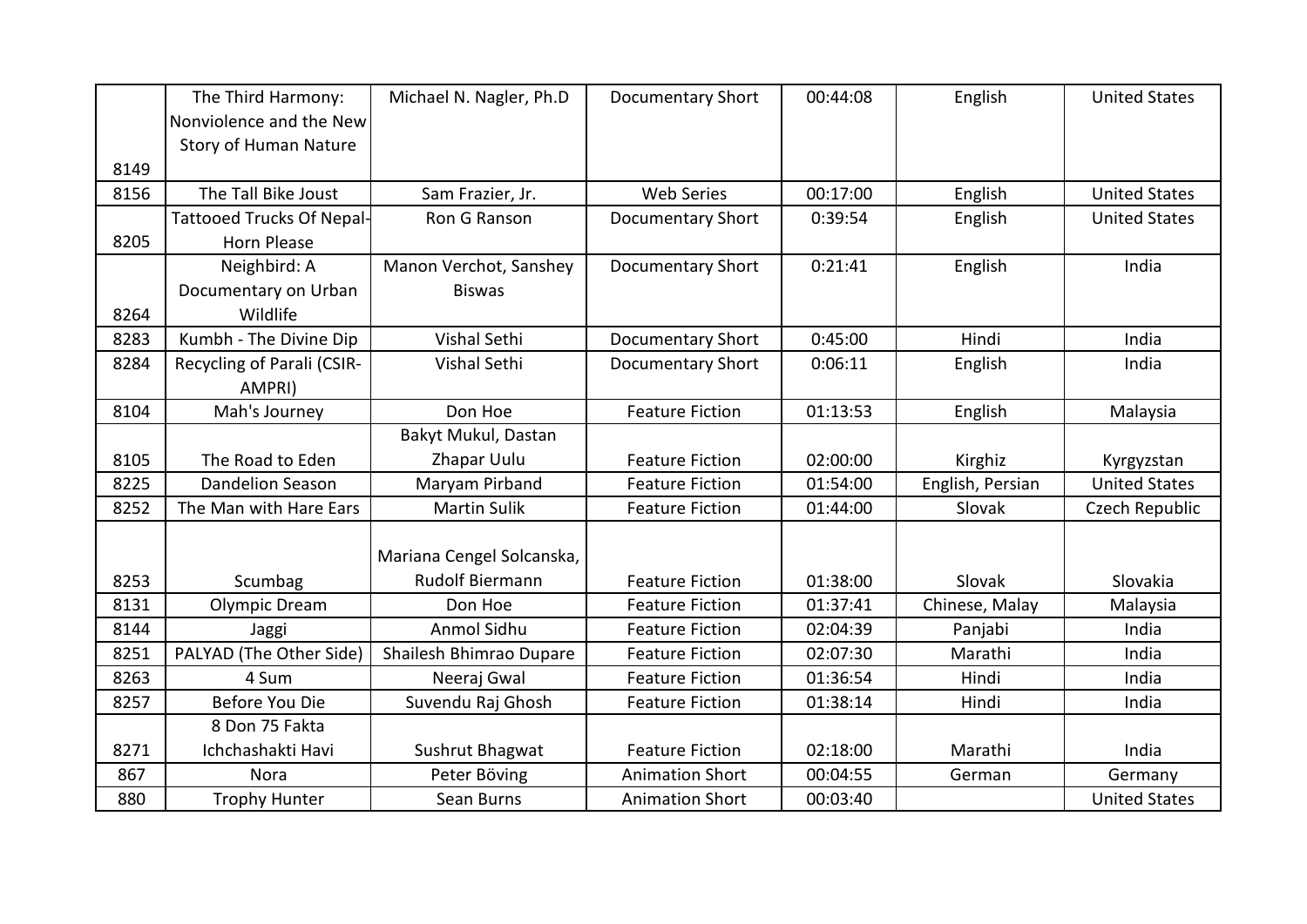|                |                          |                          | <b>Animation Short/Music</b> |          |             |                      |
|----------------|--------------------------|--------------------------|------------------------------|----------|-------------|----------------------|
| 893            | Storybook Man            | Lanessa Miller           | Video                        | 00:02:38 | English     | <b>United States</b> |
| 895            | On / Off                 | Nicolas P. Villarreal    | <b>Animation Short</b>       | 00:07:00 | No Dialogue | Argentina            |
| 899            | Papa                     | Simar Singh              | <b>Animation Short</b>       | 00:07:22 | English     | India                |
| 8114           | Lines of Exile           | <b>Eric Patrick</b>      | <b>Animation Short</b>       | 00:07:21 | English     | <b>United States</b> |
| 8121           | Goodbye Home             | Jonathan Chong           | <b>Animation Short</b>       | 00:06:29 | English     | Australia            |
| 8134           | Spring Pan Let's Go!     | Jet Inoue                | <b>Animation Short</b>       | 00:11:25 | Japanese    | Japan                |
| 8140           | Encased                  | Pablo G. Herrero         | <b>Animation Short</b>       | 00:19:18 | Spanish     | Spain                |
| 8164           | The City He Forgets      | Rehab Magsood            | Short Fiction/St             | 00:24:20 | English     | <b>United States</b> |
| 8174           | The Uninvited Guest      | Haijia Wu                | <b>Short Fiction</b>         | 00:34:00 | Chinese     | China                |
| 8179           | Pit-a-pat                | Lee Man-oh               | <b>Short Fiction</b>         | 00:38:34 | Korean      | Korea South          |
| 8181           | Gajra                    | Vineet Sharma            | <b>Short Fiction</b>         | 00:19:00 | Hindi       | India                |
| 8186           | The Other Side           | Dong Chen                | <b>Short Fiction</b>         | 00:22:00 | Chinese     | China                |
| 8187           | Sachin Live From Pune    | Ganesh Devidas Kadam     | <b>Short Fiction</b>         | 00:32:07 | Marathi     | India                |
| 8259           | Kold                     | Marley Hasselbach        | <b>Short Fiction</b>         | 00:18:07 | Danish      | Denmark              |
| 8280           | Sober Together           | Fabian Schmalenbach      | <b>Documentary Feature</b>   | 01:56:44 | German      | Germany              |
|                |                          |                          | Mobile Short Film/Music      |          |             |                      |
| 8189           | <b>Garden Party</b>      | <b>Didier Mullers</b>    | Video                        | 00:04:45 | English     | France               |
| 08157          | Les Dieux Changeants     | Lucio Arese              | <b>Animation Short</b>       | 00:03:48 |             | Italy                |
|                |                          | Ken Yoffe & Ellen        |                              |          |             |                      |
| 8170           | Justin and the Werloobee | Weisberg, John Vo        | <b>Animation Short</b>       | 00:10:56 |             | <b>United States</b> |
| 8222           | De-De                    | Vivekananda Roy Ghatak   | <b>Animation Short</b>       | 00:04:50 | Hindi       | India                |
| $\mathbf{1}$   | <b>Belosa</b>            | Manoj Haribhau Bhange    | <b>Short Fiction</b>         | 27       | Marathi     | India                |
| $\overline{2}$ | Chutney                  | Arpit Advait Joshi       | Documentary Short            | 25       | English     | India                |
|                | Mahayatra (Unity In      |                          |                              |          |             |                      |
| 3              | Deversity)               | <b>Bhartesh Jain</b>     | Documentary Short            | 35       | Hindi       | India                |
| C1             | Ni Naiz Naizena          | Izaskun Arandia          | <b>Web Series</b>            | 12       | Spanish     | Spain                |
|                |                          |                          |                              |          |             |                      |
|                |                          | Clémence Grimich, Steven |                              |          |             |                      |
| C <sub>2</sub> | Panache                  | Kittirath, Dimitri Petit | <b>Documentary Short</b>     | 105      | French      | France               |